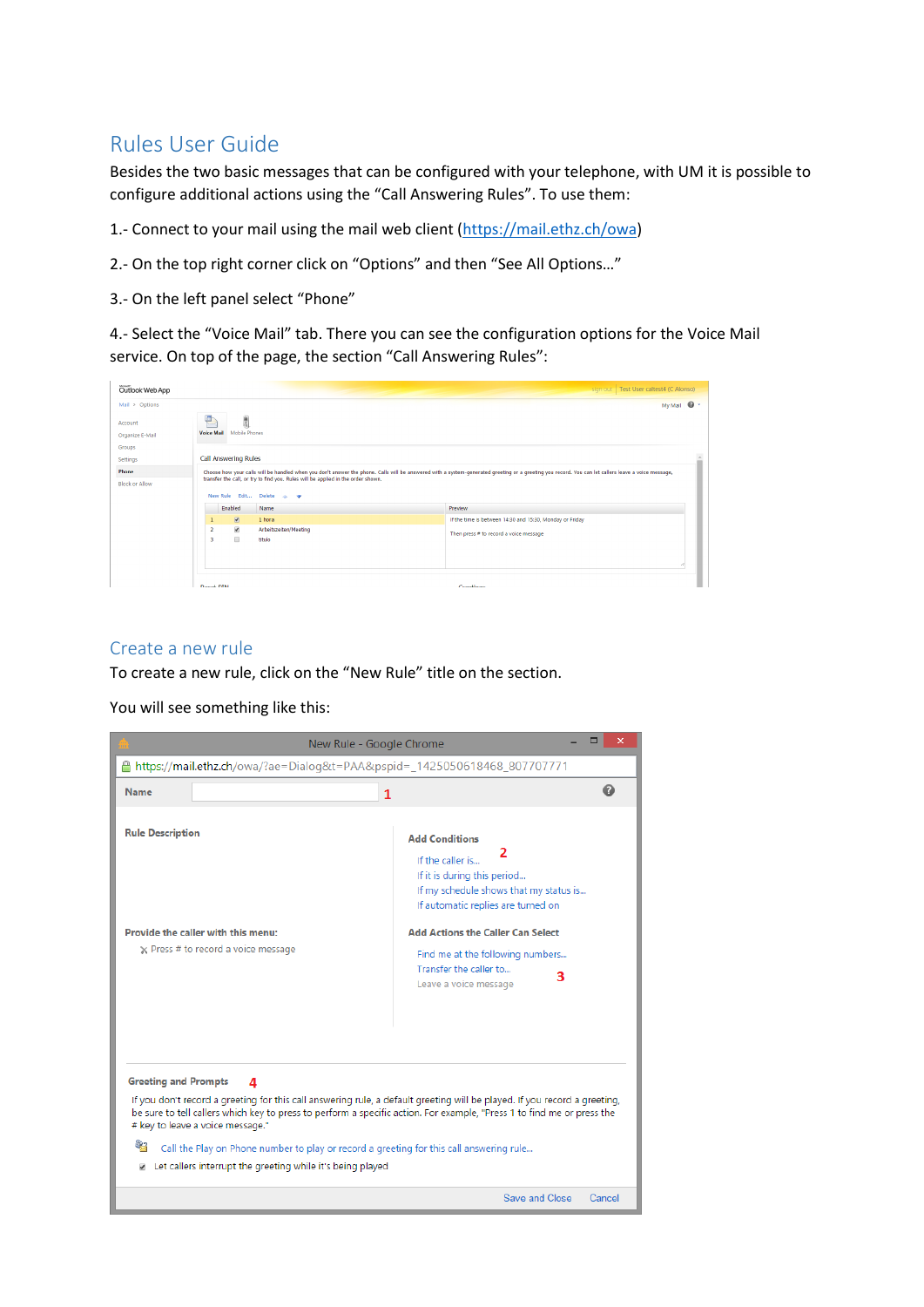The rules are constructed with four main components:

- 1. Name: for identification
- 2. Conditions: Conditions define when a rule is going to be applied
- 3. Actions: What will be done if the rule is run
- 4. Greetings: A special greeting to be played with this rule

So, to create the new rule you:

- Give a name in the first field
- Select a condition. You can choose between different types of conditions: time period, schedule in your calendar, etc.
- Then you choose what the voice mail will do when the condition is met. Most used is to record a special greeting for this special case (option "Leave a voice Message").
- Last, you will have to record the new greeting clicking on "Call the Play on Phone…."
- You will be required to save the rule before proceeding

| Before you can record greetings and prompts, you<br>need to save this call answering rules. Would you<br>like to save? |     |    |
|------------------------------------------------------------------------------------------------------------------------|-----|----|
|                                                                                                                        | Yes | No |

After saving the rule the Play on Phone prompt will pop up:

| Play on Phone           |      |  |
|-------------------------|------|--|
| Dial this phone number: |      |  |
| 28534                   | Dial |  |
|                         |      |  |
|                         |      |  |
|                         |      |  |

- Click on "Dial".
- Your telephone will ring, you pick it up.
- The answering service will inform you that:
	- o You have not recorded a greeting for this rule
	- o If you don't wish to record a special message the default one will be played
	- o You can press 2 to record a new one
- When you press 2, the system will guide you on how to record your greeting. For example, if you want the caller to leave a message, you have to indicate in your message something like "Press the # (hash) key to leave a voice message".
- When you are finished recording, press the # key.
- You will hear your greeting and will be prompted to confirm it (press 1), to re-record it (press 2) or to cancel the operation.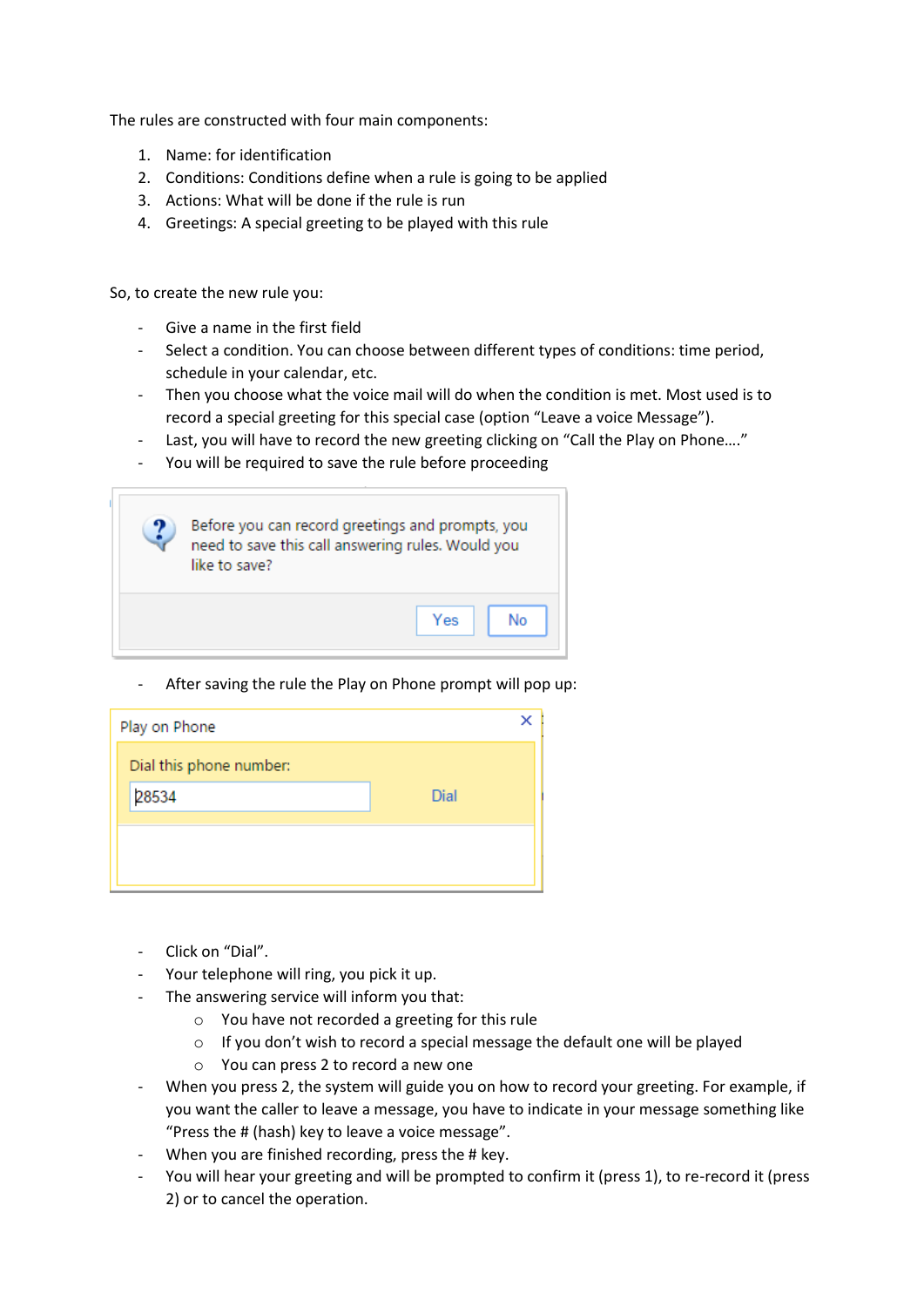Close the "Play on Phone" pop-up and save the rule.



# Examples

### Case 1: Non-Working Hours

You can create a rule that will run outside your working hours.

First of all, you will have to define which your working hours are. You can do this in your web mail options:

- Once in your web mail go to Options -> See All Options… and select "Settings" on the left panel.
- Select the tab "Calendar"
- On the section "Appearance" select the appropriate days and time periods



#### Save it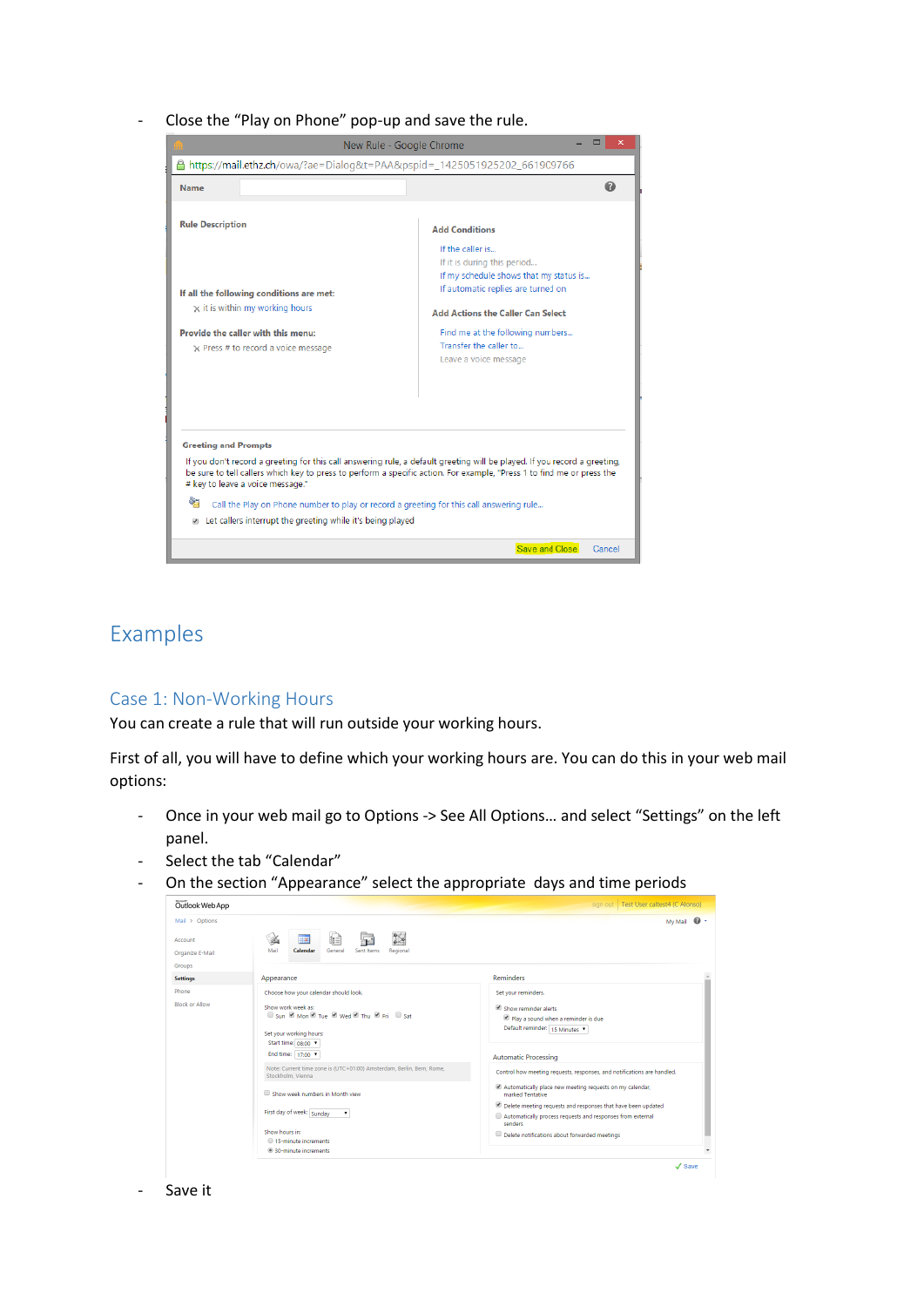Once the Working Hours are defined in your calendar, you can move to the rules section:

- Open a new rule as described above
- In the "Conditions" section (number 2 in picture) select: "If it is during this period..."
- Select "Non-Working hours" and click "Apply":

| If it is during this period            |       |       | x      |
|----------------------------------------|-------|-------|--------|
| ◯ Working hours<br>◉ Non-working hours |       |       |        |
| O From:                                | To:   |       |        |
| 17:00                                  | 18:00 |       |        |
| Mon                                    | □ Tue | ∩ Wed |        |
| Thu                                    | ∩ Fri | ∩ Sat |        |
| $\Box$ Sun                             |       |       |        |
|                                        |       |       |        |
|                                        |       | Apply | Cancel |

- To complete the rule, proceed as described in the main section above.

## Case 2: Meetings

You can create a rule that will run depending on the status in your calendar.

For example, when you have a meeting, and this meeting is scheduled in your calendar, your status will be "Busy". Based on this status you can configure a rule:

- Open a new rule as described above
- In the "Conditions" section (number 2 in picture) select: "If my schedule shows that my status is…"
- Select "Busy" and click "Apply":

| If my schedule shows that my status is                                    |                 |  |
|---------------------------------------------------------------------------|-----------------|--|
| $\Box$ $-$ Free<br>$\Box$ Tentative<br>$\Box$ $-$ Busy<br>$\Box$ $-$ Away |                 |  |
|                                                                           | Cancel<br>Apply |  |

- To complete the rule, proceed as described in the main section above.

## Case 3: Compound Conditions

It is also possible to compound different conditions to make a more complex rule. For example: You need a special greeting when your schedule is busy during the working hours. The rule will look like this: